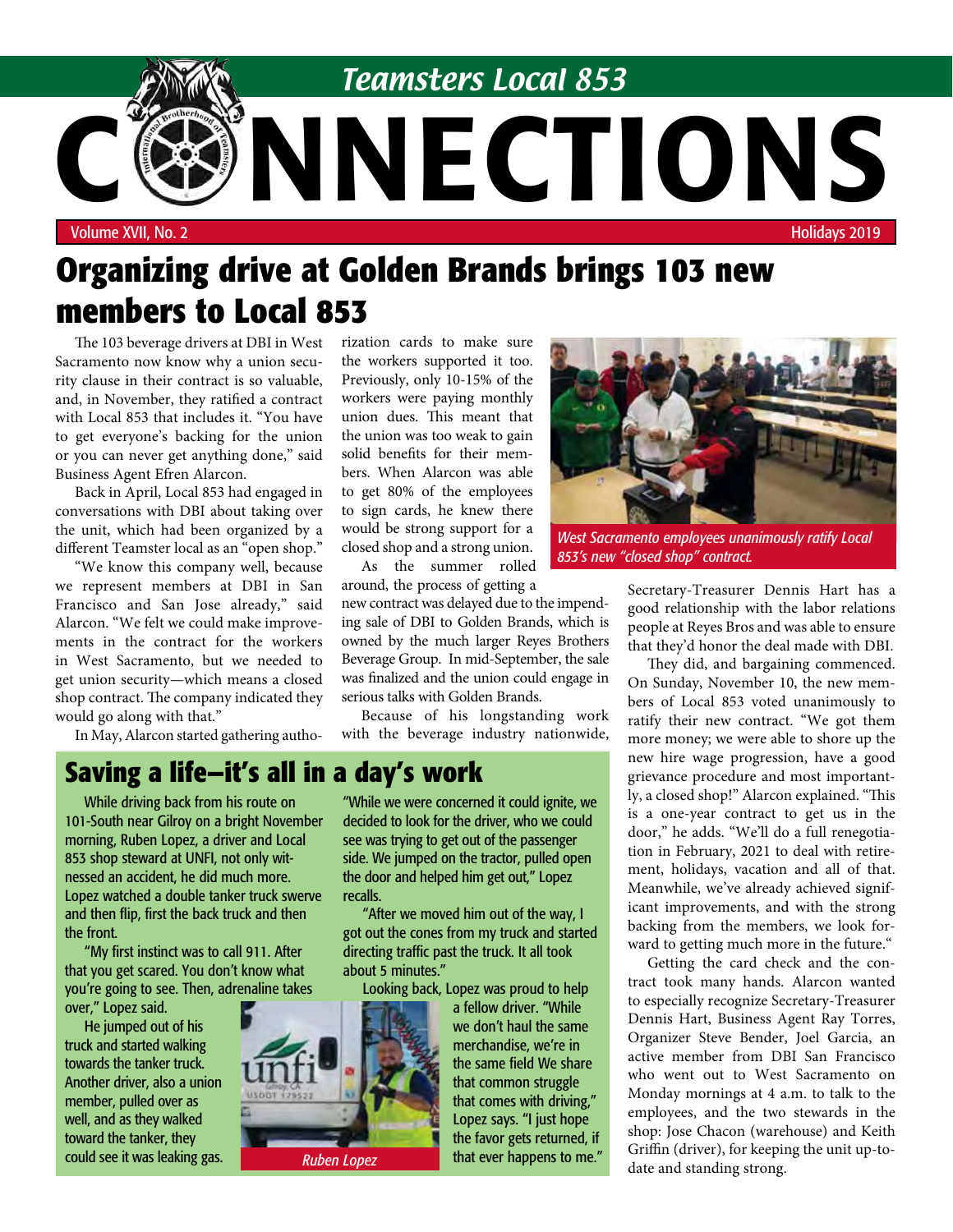### Around the Local

#### **Best attendance policy at UNFI**

Business Agent Ray Torres reports that when UNFI was purchased by SuperValu, the company corporate culture changed. "The company started challenging everybody for everything," Torres says. "They developed an attendance policy that would push people out."

As a result, the union filed charges with the Labor Board. "In order to get us to withdraw the charges, they improved the policy. Now, it's one of the best, most generous policies in any of our companies," Torres explained. "I thank our union leadership and the members who backed us in pushing the company to do the right thing."

#### **Solid 3-year contract at Douglas Parking - Stanford**

The 22 people who work for Douglas Parking and drive Hospital Trams around Stanford, ratified their first 3-year contract.

Vice President Stacy Murphy reports that the drivers will receive wage increases of up to 11% over the life of the Agreement.

Douglas has been under contract for two years, but they would only agree to one-year deals because they



*New steward Frieda Johnson counts the ballots* 

couldn't guarantee keeping the work.

"When we started the talks, the company wanted a new one-year deal with a wage freeze," Murphy says. "But, we held out, and got many improvements and a threeyear deal which will lock them in."

#### **New shuttle bus contracts at Facebook**

If a shuttle company wants to get work at Facebook these days, they have to come to the Teamsters for a contract. That's just what happened with Storer Transportation and Mosaic Global Transportation.

"We were able to get a contract that matched the Master Agreement in terms of wages, health and welfare, and the 401K plan," says Murphy.

"The beauty of having a master agree-

ment is that it protects our existing employers, who don't have to fear getting undercut by new contractors, and it protects our members who not only got the same wages and benefits, but moved their accrued seniority and sick leave to the new contractor," Murphy explained. "Basically, everyone wins."

#### **Arbitration victory at Loop Halcon**

When Tracy Lee was fired from Loop Halcon in April for what the company called "insubordination," Business Agent Tracy Kelley sprang into action.

While the grievance he filed didn't go anywhere, Kelley was determined to see the case through and called for arbitration.

"On October 28, the arbitrator ruled that the employee was unfairly terminated. Not only did he get his job back with full seniority, he got a check for more than \$45,000 in back wages, sick time and vacation, and a sizable 401K contribution was deposited into his account," Kelley said. "It definitely pays to have a union behind you."

#### **Clericals join union**

The six office clerical employees at the Safeway Milk Plant in San Leandro unanimously ratified their first Teamster contract in October.

"Solidarity gained them an equal economic settlement with those already in the union at the plant," reports Business Agent Jesse Casqueiro. "In the end, they'll get a wage increase of \$0.70/hour each year plus the same Western Conference of Teamsters pension and health and welfare contributions as the rest of the group."

#### **Looking for severance in all the wrong places**

Svenhards Bakery handed over their Northern California distribution to Orowheat and sold their bakery and property to US Baking. "That we know," says Local 853 President Lou Valletta. "We also know that an arbitrator ruled that the company owed \$250,000 in severance payments (plus interest) to about 35 of our members."

 Valletta says that what the union doesn't know is who now holds the liability for this payment. "We filed a demand letter to get the arbitration settlement, but we don't know how this will pan out."



If you ride a motorcycle and if you're interested in charity, the Teamsters Horsemen is for you!

Teamsters Chapter 7 Northwest (San Francisco/San Mateo) held a toy drive with the SF Firefighters in November and raised over \$5,000. To join, contact Business Agent Dan Harrington at 510-915-6427.

On December 14, Teamster Horsemen Chapter 7 West (East Bay and South Bay) will have a toy drive. To get involved contact Business Agent Ray Torres at 661-903-2980.

#### **Good contract at Clear Channel Outdoor**

The members at Clear Channel Outdoor, who clean the transit shelters in the East Bay and West Bay, ratified a new three-year contract in November. "This is a hard job that had low pay," says Business Agent Phil Ybarrolaza. "But the new contract changes all the pay rates be the same, no matter how long you've been there, which was a major issue for the members."

Ybarrolaza says that this company deals with constant turnover, but with better wages and benefits, members will have a reason to stay.

#### **Best contract in 22 years**

Business Agent Dan Harrington has negotiated a lot of contracts at San Francisco City College over the last 22 years, and he swears this is the best one yet.

"The contract for the consolidated crafts covers seven construction/maintenance unions, including the Teamsters, who have two members there that drive the trucks and make deliveries.

The members ratified the agreement in October. "It was front-loaded. They'll get a 6.5% increase the first year, retro to July 1, 2019, with an additional 4% in the next two years and no takeaways. Everybody was quite pleased," Harrington added.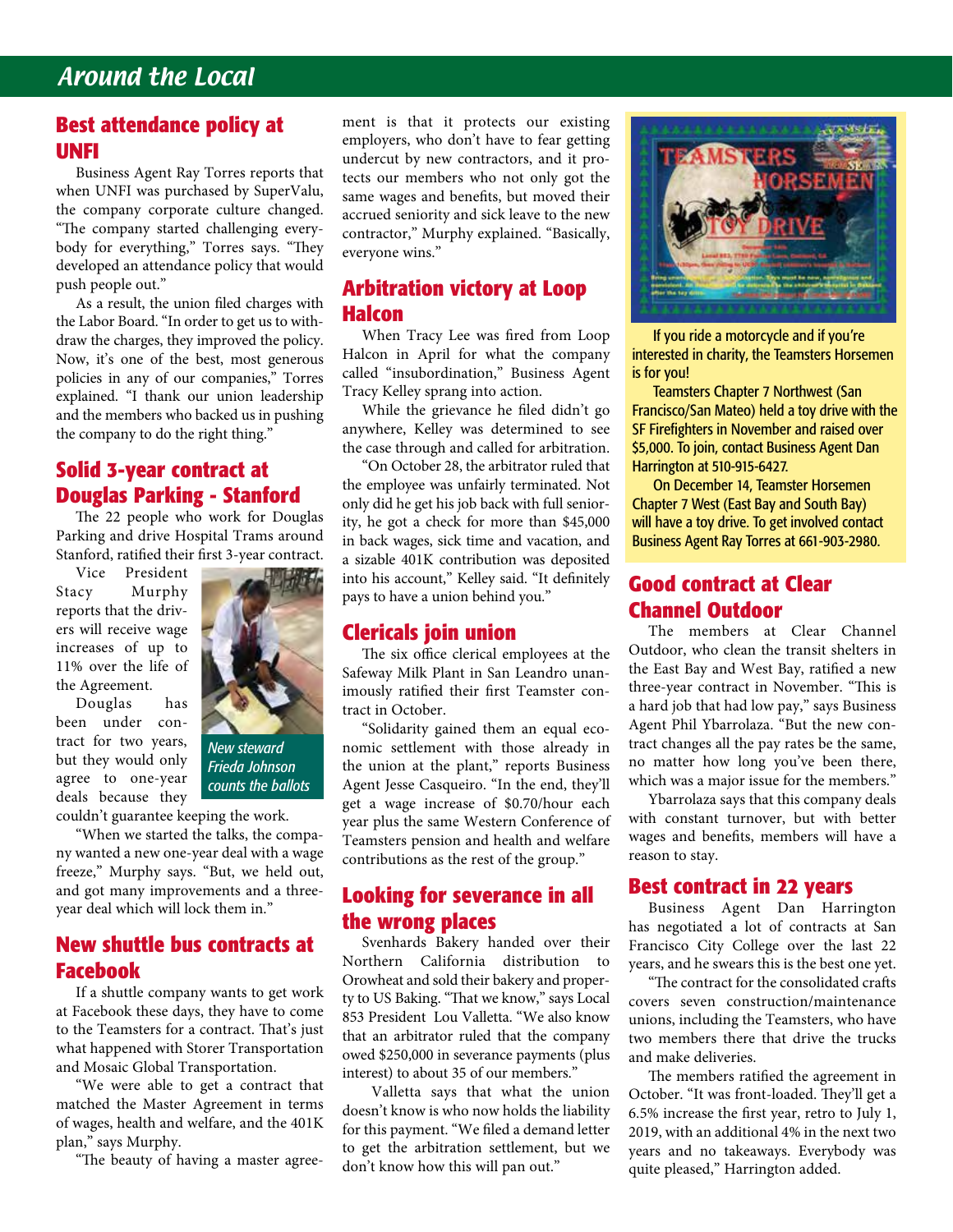Presorted Standard U.S. POSTAGE PAID OAKLAND, CA PERMIT No. 379

#### **CONNECTIONS** Teamsters Local 853

7750 Pardee Lane Oakland, CA 94621

> *Executive Board* Secretary-Treasurer Dennis Hart President Lou Valletta Vice President Stacy Murphy Recording Secretary Stu Helfer Trustees: Scott Gonsalves,

# *Business Agents*<br>Dan Harrington

Joel Bellison, Mike Fritz

Bo Morgan Jesse Casqueiro John Arnolfo Bob Galves Efren Alarcon Lon Schmidt Lennie Kuhls Rodney Smith Ray Torres Phil Ybarrolaza Steve Beck Tracy Kelley Mike Henneberry Steve Bender - Organizer *Asst. to Sec-Treas.* Terry Post

*Sergeant at Arms* Gary Briggs

> *Conductor* David O. Brown

#### *Office Staff*

Lydia Pinedo Jennifer Casqueiro Kim Drinkward Janice Johnson Hilda Cornejo Lupe Ramos Lauren Hasan Jenna Alvarez

*Newsletter Editor* Debra Chaplan

> *Webmaster* Marc Miyashiro

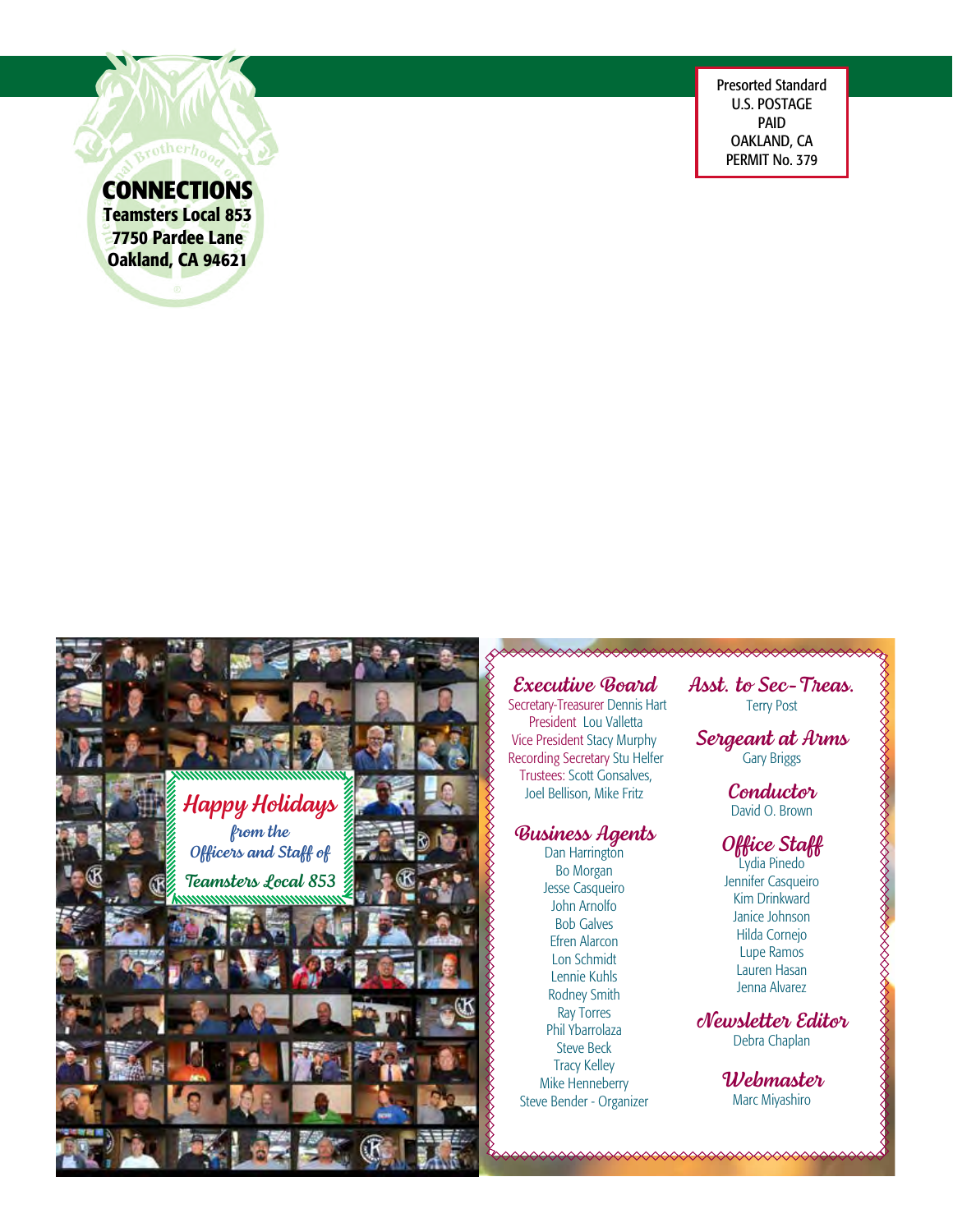# **Landmark settlements on key contracts**

#### **By DENNIS HART**

As we close the chapter on 2019, your Local is once again in the forefront of settling historic contracts and setting the highest standards for other Locals to meet. This past year, our Business Agents and Officers settled numerous contracts including: liquor, Costco, Busing, Pepsi Cola, the City and County of San Francisco, and many more.

In the coming year, dozens more contracts will open, including Coca Cola, Matagrano, Bottomley, Anheuser Busch– Oakland, DS Waters, Mission Linen, and First Transit–Redwood City.

As we go to press, the Local is in intense bargaining with Sysco Foods. Members of Local 853 and Local 137, based in Redding, are working under expired contracts. Together, the two Locals have filed numerous unfair labor charges against this company.

Sysco is following a nasty pattern. Local 455, based in Denver, CO, had to go on strike. The Local there also had to file numerous unfair labor practice charges. Your Local, along with Local 137, is work-

# **2020 officers slate elected**



On November 4, by acclamation, the membership of Local 853 elected officers for the coming three-year term (2020-2022).

*From left: Lou Valletta, Vice President Stu Helfer, Recording Secretary Rome Aloise, Secretary-Treasurer Dennis Hart, President Stacy Murphy, Trustee Joel Bellison, Trustee Mike Fritz, Trustee*

ing hard to avoid a strike, but this company may leave us no option.

*"The 2020 election will be the most important for Labor in almost 100 years."*

#### **The 2020 Elections**

In addition to our vital work of organizing, negotiating contracts, and representing our members, next year will be a time for us to become increasingly active in the political arena; 2020 is an important election year. We cannot stand by and continue to have the Trump Administration destroy the many gains the labor movement has made since the Great Depression. The 2020 election will be the most important for Labor in almost 100 years.

If you are not yet registered to vote or if you have moved, REGISTER and VOTE! Also, the next time a D.R.I.V.E. representative shows up at your worksite, sign up! Making g e n e r o u s p o l i t i c a l



donations through the union is one of the few ways you have to fight back against the anti-worker politicians.

#### **Local 853 Leadership Team**

In closing, this will be my last column as Secretary-Treasurer. Rome Aloise, who built this great Local over the past 30 years, will be returning soon. I know he looks forward to seeing and working with all of you once again.

This has been an interesting and challenging two years for me. I would like to thank everyone for their support during this time. I never would have made it without the backing and confidence of the members and staff. It speaks volumes about this great Local and this great union.

I would like to wish everyone Happy Holidays, and let's remember to be thankful for everything we have.

### Announcements

#### Death benefit for members

Members in good standing are eligible for a \$10,000 death benefit. For your beneficiary to collect, your dues must be current. Be sure your beneficiary information is up-to-date. Contact the office at 510-895-8853 to get a form to update your information.

#### Charge your union dues

What's more convenient than paying your union dues with a credit card? For more information on getting set up, call the Local Union office at 510-895-8853.

#### WCT Pension Plan Q&A

On the second Wednesday of every month, a representative from the WCT Pension Trust Fund comes to Local 853's Oakland office to answer your pension questions. Call 510-895-8853 or 800- 400-1250 for an appointment.

#### Monthly union meetings

Local 853's membership meetings are held the second Thursday of each month at 7:00 p.m. at the union hall: 7750 Pardee Lane, Oakland, CA, 94621.

#### SIP 401(k) enrollment

Most Local 853 members are eligible for the SIP 401(k) Plan. If you are not yet enrolled, or wish to increase your pre-tax deferred amounts—check with your business agent, your company's HR department, or call 1-800-4-PRETAX [1-800-477-3829].

CONNECTIONS is published by Teamsters Local 853, 7750 Pardee Lane, Oakland, CA, a non-profit organization. Postage paid at Oakland, CA. Postmaster: Send address changes to: Teamsters Local 853, 7750 Pardee Lane, Oakland, CA 94621.

Members: Send address changes and comments to the above address or e-mail us at connections@teamsters853.org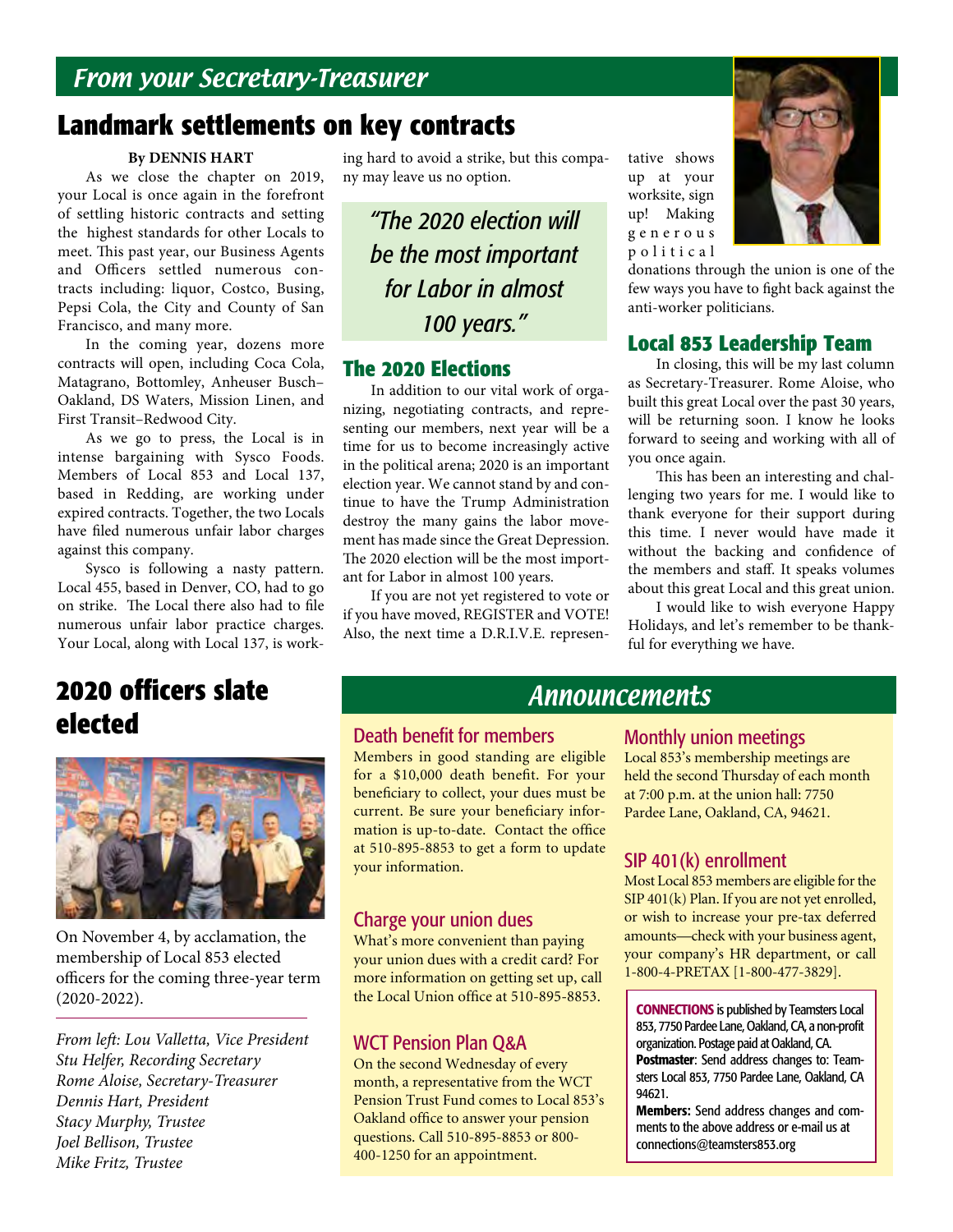

# **Membership appreciation event outgrows space**

#### **By Terry Post**

The 2019 Local 853 Annual Membership Appreciation Meeting—held again this year at San Leandro High School—was packed with hundreds of Teamsters and

their families. We were actually warned that the local fire marshal might shut us down!

Regardless, the standing-room-only crowd enjoyed great weather, fantastic food (prepared by Business Agent Ray Torres and his crew), free sweatshirts, free Kaiser flu shots and an abundance of awesome raffle prizes.

Our members were also treated to a very special surprise guest,

Assemblywoman Lorena Gonzalez (D-San Diego). Assemblywoman Gonzalez—a card-carrying Teamster—authored Assembly Bill 5 (AB5), which put a major dent in illegal worker misclassification throughout California. She was introduced by Joint Council 7 Political Director Doug Bloch.

"This woman is the best," Bloch said. "She took on this fight and she took hits and punches and arrows and bullets and everything they threw at her. She came right back at them, with our support."



After putting AB5 in historical context, Doug asked the members to "give it up for Assemblywoman Gonzalez!"

"How we doing today, Teamsters?" The Assembly Member's energy filled the gymnasium as she proclaimed, "I love being among my brothers and sisters in the Teamsters Union." Before the cheers died down, Ms. Gonzalez asked, "How many years have we been under attack now?"

As she peered out over the crowd, Lorena answered her own question as if to

> channel what every union member in the room already knew, "Way too long, way too long."

> Acknowledging Local 853's history of activism and legislative influence, Ms. Gonzalez told the crowd, "Thanks to this Teamster Local and a bunch of others, we were able to get this (AB5) passed."

> "But our work isn't done," she cautioned. "If you think these large

corporations and companies, who have been making hand-over-fist money off of our work, are going to just give it up like that … do you think they will … NO! They don't want to put the money back in the pockets of the workers where it belongs. *(Continued on next page)*